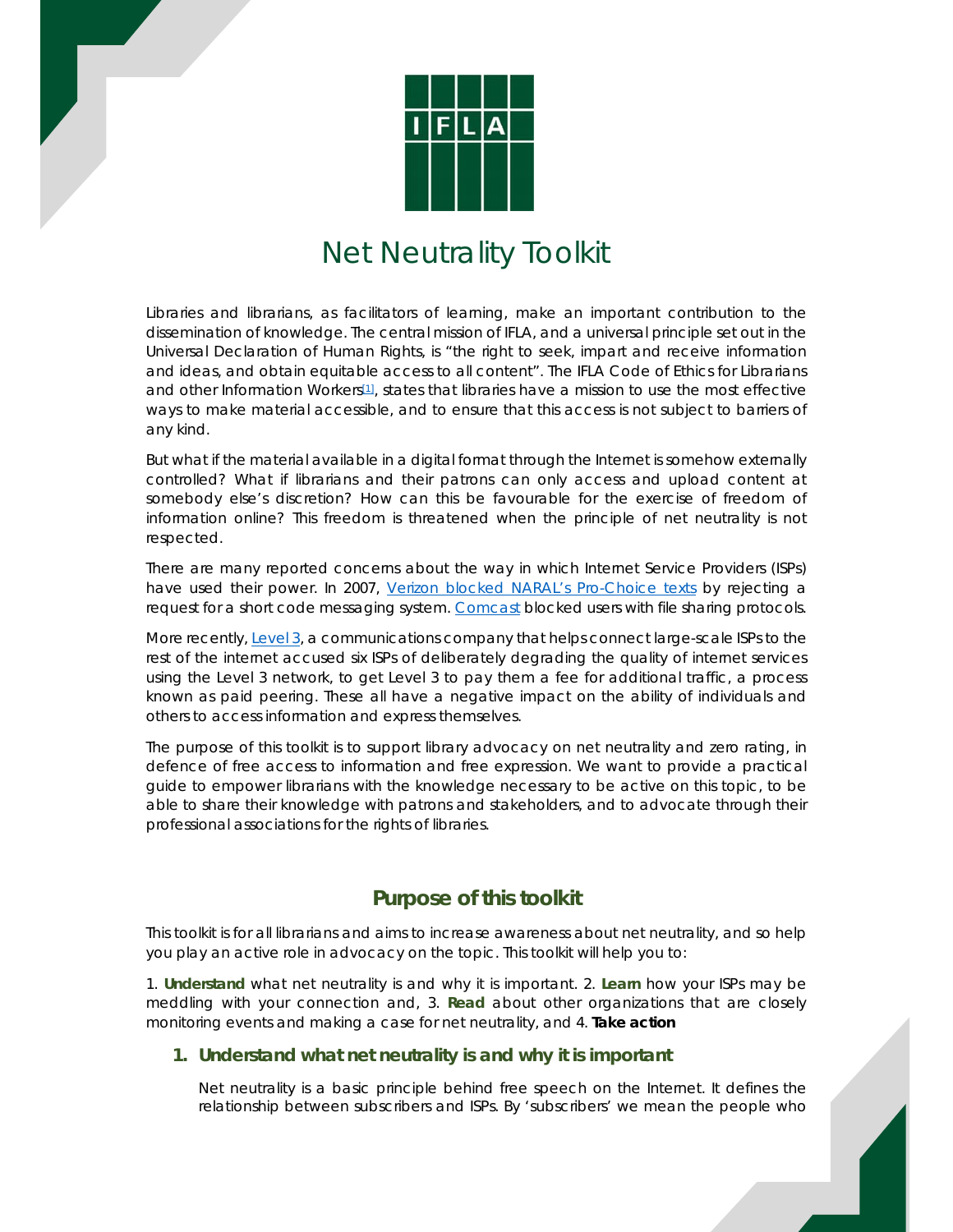have entered into an agreement with an ISP to receive internet access service. By "Internet Service Providers", we refer to the entity that offers internet access service to the public, or Internet transit services of different types.

Net neutrality requires ISPs to give users equal access to all content on the internet without arbitrary restrictions, paid prioritization, slowing or blocking of content<sup>1</sup>. The key premise of net neutrality is that the internet must remain an open platform accessible to all. Appropriate national legislation should prevent ISPs from unfairly meddling with connections and discriminating in any way the content that reaches an audience.

The internet is a place for creativity, free expression, and exchange of ideas and it has thrived because of net neutrality. Not applying, or repealing, net neutrality rules would give already powerful corporations more power. They could dictate and determine people's choices online. Without net neutrality, the internet will become more like satellite TV, where the content you see is what your provider decides to make available to you.

Corporations, through signing deals with ISPs, would have the ability to offer the highest speeds to the highest bidders, leaving smaller content producers in the slow-lane. The outcome is that the information that subscribers receive is being manipulated. Libraries in particular, which are unlikely to be able to pay for prioritisation, may see their own sites load slowly for users.

Connected to the net neutrality debate is another important issue known as zerorating. Zero rating exempts certain activities from counting towards a user's data cap. The ISP decides which data is not counted (or 'zero rated'). By doing so, the ISP creates a range of problems. It distorts consumption of content because it gives an unfair advantage to the provider of the content that is zero-rated, de facto excluding other competitors. It provides a narrow experience of the internet, where users are possibly influenced to use services because they are zero-rated. Finally, it increases risks for online user privacy since zero rating services imply internet gatekeepers that inspect traffic and its content.

#### **2. Learn how your ISPs are meddling with your connection, and how do can do something about it**

It is possible to assess whether an ISP is throttling or slowing your connection. There are currently a number tools online to test your connection. Each requires a different level of expertise and knowledge. Below are some examples of easy to use online tools to test the quality of your connection:

https://www.howtogeek.com/165481/how-to-test-if-your-isp-is-throttling-your-internetconnection/ https://qz.com/688033/netflix-launched-this-handy-speed-test-so-you-can-go-shameyour-internet-provider/ http://www.pcworld.com/article/158951/internet\_throttling.html https://www.battleforthenet.com/internethealthtest/ http://testmy.net/results

<sup>&</sup>lt;sup>1</sup> This is a particularly important issue for services which are sensitive to the speed of a connection, such as WhatsApp or Skype, or for video services. Infringements of net neutrality can also include efforts to block Virtual Private Networks, which can help defend privacy, especially in countries subject to censorship.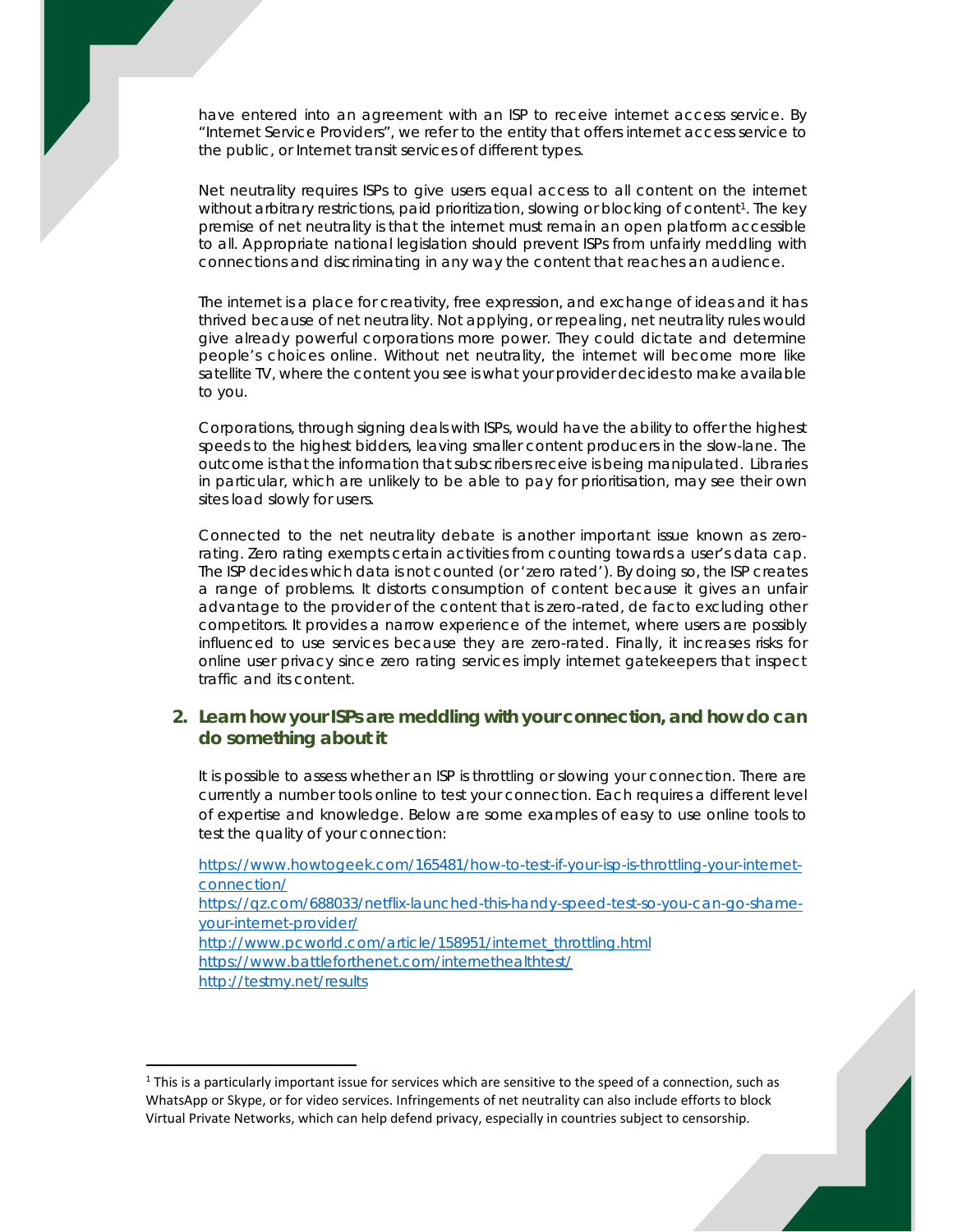As an additional resource on net neutrality, this compendium addresses neutrality at the intersection of human rights, economic competition and the future of the internet. For a **legislative angle**, read the summary of **Open Internet and Net neutrality** in Europe. If interested, the full text of the law is available here.

In the USA, there are ongoing discussions at federal and state level about Net neutrality regulation, following efforts by the government to repeal net neutrality in December 2017. In the rest of the world more than 40 countries have adopted net neutrality legislation to protect users, and guarantee free speech and online freedom. Documentation on Zero Rating can also be found here, and a summary of that issue is available on the Electronic Frontier Foundation website.

### **3. Read about other organizations closely monitoring events and making a case for Net Neutrality**

Many advocacy groups and NGOs are fighting back. In the USA, the Battle for the Internet site offers a search tool that shows the names of the state politicians supporting anti net neutrality legislation to raise awareness and share information.

Since 2008, Access Now advocates for Net neutrality at a global level to protect an open Internet. The group has authored several policy papers on net neutrality and it provides timely alerts on the issue. The Global Neutrality Coalition, a project of Access Now, continues monitoring the world's net neutrality status and on its website provides information in sixteen different languages. The Internet Society supports key issues related to the internet including Net Neutrality. Article 19 underlines that our rights online should be comparable to the rights we should enjoy offline and makes a case for net neutrality.

The Centre for Internet and Society in India addresses many topics that affect our society and the role the internet plays in it. Their Net Neutrality definition is very clear and thorough and certainly it is worth a visit. The Global Network Initiative offers important insights in protecting and advancing freedom of expression and privacy online and it is an important outlet for net neutrality as well.

Advocacy work has yielded important results over the years. The Telecom regulatory Authority of India (TRAI) has just released its recommendations from a previous consultation on net neutrality launched in 2016. TRAI has recommended a strong regulatory approach to licences of all ISPs with the intent to uphold the principle of non-discriminatory treatment of content.

The first recent attempt to curb net neutrality legislation in the USA was met with  $a$ massive protest that crashed the FCC's site and sent 10 million emails to the US Congress. Much of Europe, North America and South America have passed legislation to protect the neutrality of the net. However, there are still many countries considering protection or without any legislation altogether. The battle for the open Internet is still ongoing.

#### **4. Take Action**

A first, step, in addition to checking if your library is subject to violations of net neutrality, is to see who else is active in your country. The list of other organisations above could help you in this!